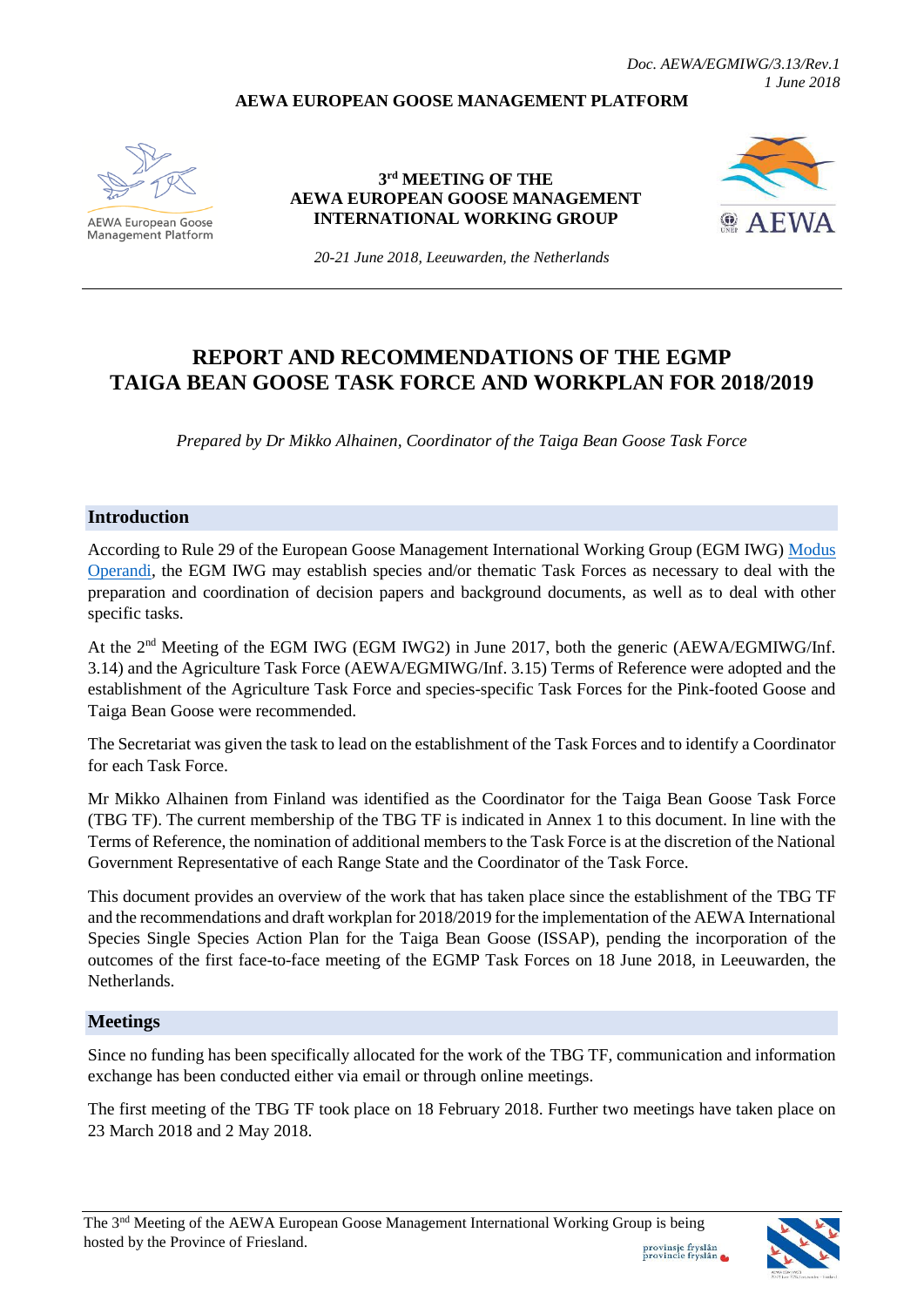To maximise synergies and use of resources, the first face-to-face meeting for the TBG TF is taking place back-to-back with the 3<sup>rd</sup> annual meeting of the EGM IWG in June 2018 (EGM IWG3). It is envisaged this concept to be likely carried into the following years.

The meeting notes of each online meeting have been (or are still to be) circulated to the EGM IWG shortly after the meetings have been concluded. The main activities and outcomes are summarized in this document.

## **Key activities**

Since the TBG TF was established, the following tasks have been achieved:

- The TBG TF prepared a workplan for spring 2018 leading to the face-to-face meeting on 18 June 2018 followed by EGM IWG3. A total of three online meetings were organized during the spring.
- Preparation of workplan documents at Management Unit-level. The purpose of the documents is to give an overview of all the relevant key issues needed to achieve the goal of the TBG ISSAP. Further, the documents help to prioritize different tasks/actions in order to focus the limited resources to essential activities in respect of making progress in the implementation.
- The TBG TF established two sub-groups to have focused e-mail discussion on Eastern 1&2, and Central and Western Management Units (MUs).
- Based on the MU-level workplans and discussions in the e-mail sub-groups the TBG TF prepared recommendations for the EGM IWG on:

1) Essential areas of focus for 2018-2019 (presented below);

2) MU-level recommendations on priority of actions (presented in each draft workplan).

• An official letter sent by the chair of EGM IWG to YANAO officials in Russia was prepared by the TBG TF and the Secretariat and to support the conservation efforts of TBG in Russia by including them in the Red Book.

## **Outcomes and Recommendations**

The resources and conservation actions within the different MUs of the TBG vary greatly with a major discrepancy between needs and resources. A short summary of the MU-level implementation and key problems/gaps is expressed in the following sections.

## **Eastern 1&2 Management Units**

## *Key issues*

- Key principal Range States yet to be officially involved in the EGMP (Russia, Poland).
- The implementation of a moratorium on TBG is insufficient. In practice understanding of migration patterns of Taiga and Tundra Bean Goose is the prerequisite to implementing sub-species level actions.
- There is no current estimate of the population status or a functional official connection to goose monitoring experts in Poland, and Germany is not actively partaking in the process with no access to existing data.

## *Opportunities*

- The TBG TF has identified a process to involve key people;
- The Lesser White-fronted Goose process is a good opportunity for engaging goose observes to monitor Taiga Bean Goose in the Eastern MUs;
- Alexander Soloka in Russia is collecting harvest data through photographs a viable possibility to receive harvest data on TBG. He is also working with hunting authorities and is a potential good contact on data and perhaps DNA-sample collection.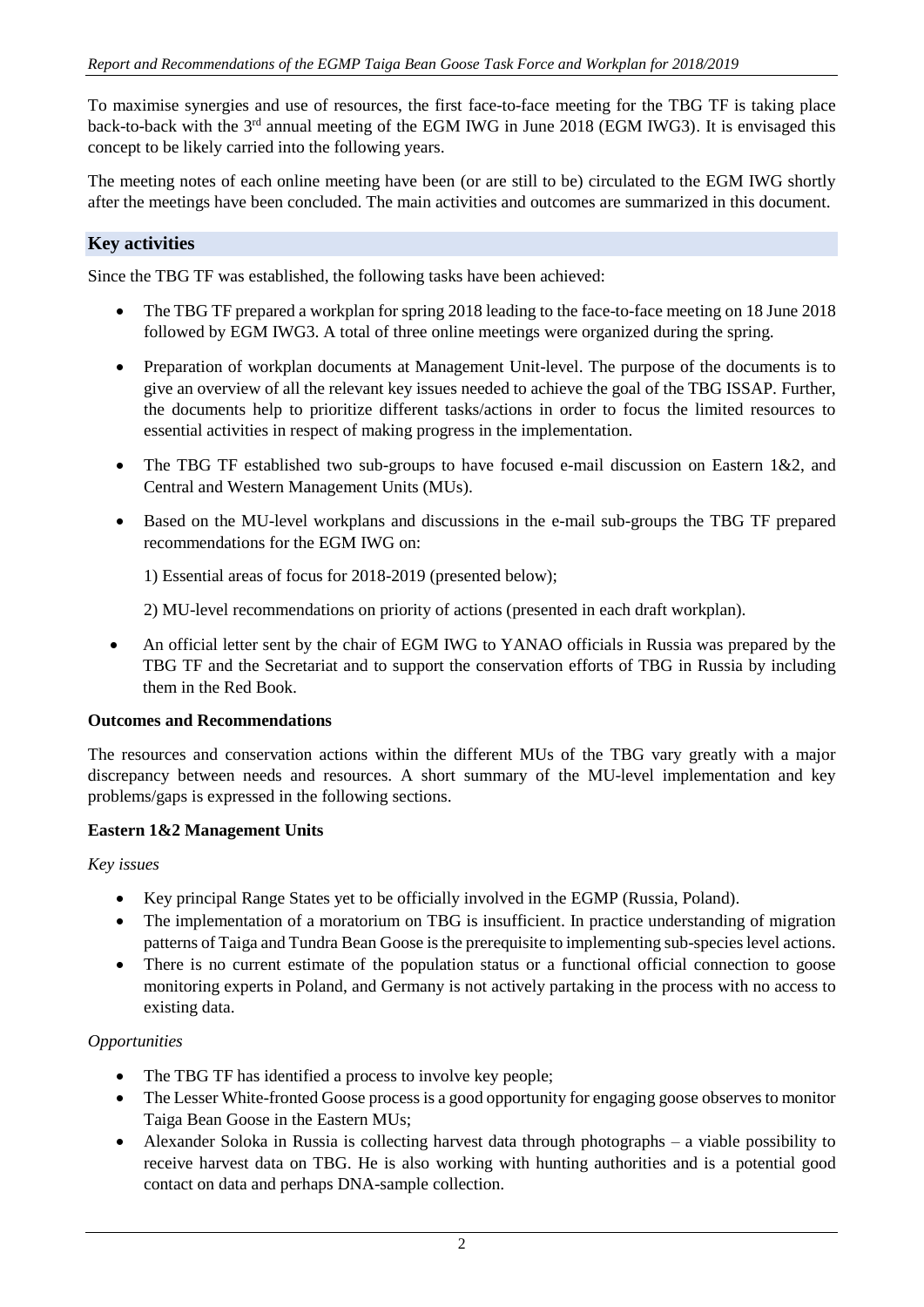## **Central Management Unit**

- All principal Range States are participating in the EGMP;
- The implementation of Adaptive Harvest Management (AHM) is set up and in principle the process is well established;
- The major obstacle in the implementation of AHM is the poor quality of data on 1) harvest, 2) population size and 3) delineation of the sub-species.

## **Western Management Unit**

- All principal Range States are participating in the EGMP;
- Compared to Eastern and Central MUs, the Western MU is relatively well-known and TBG are legally protected;
- Further understanding of the migration patterns and factors limiting the population growth are needed to be able to focus actions on key issues. Potential change of wintering areas is in need of attention and it is important to include this in the development of the monitoring framework.

## **Recommendations for the EGM IWG**

Based on discussions and work in the TBG TF, the following issues/activities have been identified as being essential priority. Please note that the prioritization is made considering the limited resources of the TF and each MU. Accomplishment of these tasks is prerequisite to achieve key results enabling the implementation of the ISSAP.

**1. Establishment and adequate resourcing of sub-groups of the TBG TF involving relevant external goose monitoring experts who are not members of the Task Force**

Objective: Implementation and further development of the monitoring framework in order to have quality estimates/information of 1) population size, 2) harvest, 3) subspecies delineation in space and time.

Expected essential outcomes in 2018-2019:

- Functional connection to goose monitoring experts established and population size monitoring data from Germany and Poland received (Eastern MUs);
- Population size monitoring methods of the Central/Western management unit are evaluated to receive more accurate data on both MUs in respect to possible short-stopping and cold-weather movements and possibility to use spring/autumn counts is assessed. Further adjustments of monitoring protocols proposed to the  $4<sup>th</sup>$  meeting of the EGM IWG (EGM IWG4) in 2019;
- Harvest data collection in Denmark and Sweden is developed for the AHM framework. Harvest data collection from Eastern MU countries is explored and developed;
- Guidelines (brochure) for separation of Tundra and Taiga Bean Goose is prepared, disseminated and promoted to goose experts/counters/hunters to generate data on migration patterns and the proportions in harvest of the sub-species;
- Collection of datasets (pictures, DNA etc) on sub-species to increase our understanding how to differentiate between Taiga and Tundra Bean Goose.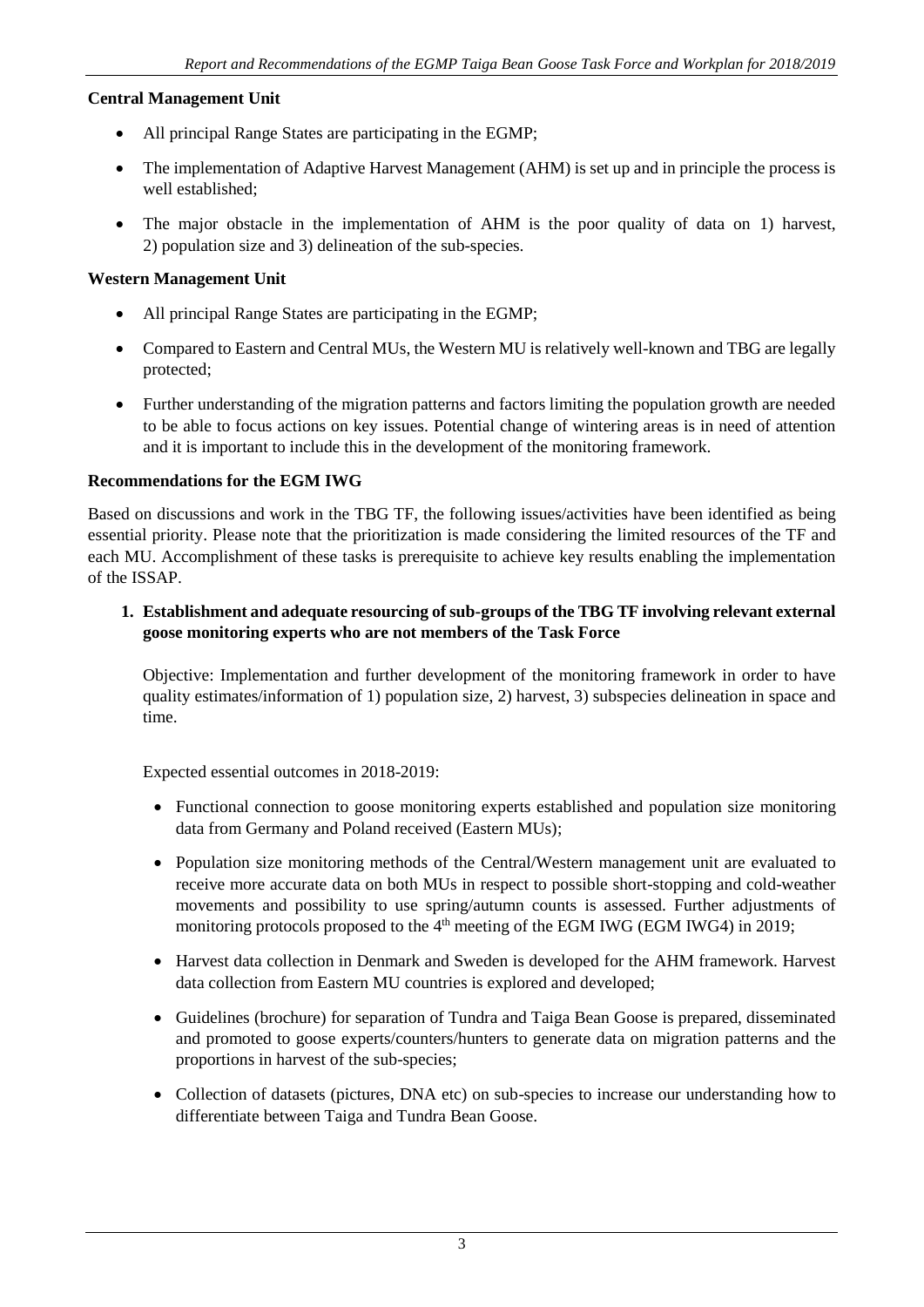**2. Extension of the life-span of the workplan for the implementation of non-AHM actions of the TBG ISSAP for 2017-2018 to 2020 and further allocation of minimum resources to implement key actions proposed as essential by the TBG TF and listed in the draft workplan for 2018-2020 provided in Appendix 1 to this document.** 

The two-year workplan for the implementation of non-AHM actions of the TBG ISSAP for 2017-2018 is still relevant, but lacking full implementation in practice.

It shall be noted that all actions in the ISSAP are subject to implementation which should be assessed at national level in respect to the requirements of each Range State. Range States are encouraged to establish national level working groups in order to plan and implement at national level the prioritization of the ISSAP. The prioritization of TBG TF is focused on the overall goal and objectives of the ISSAP and at each MU level.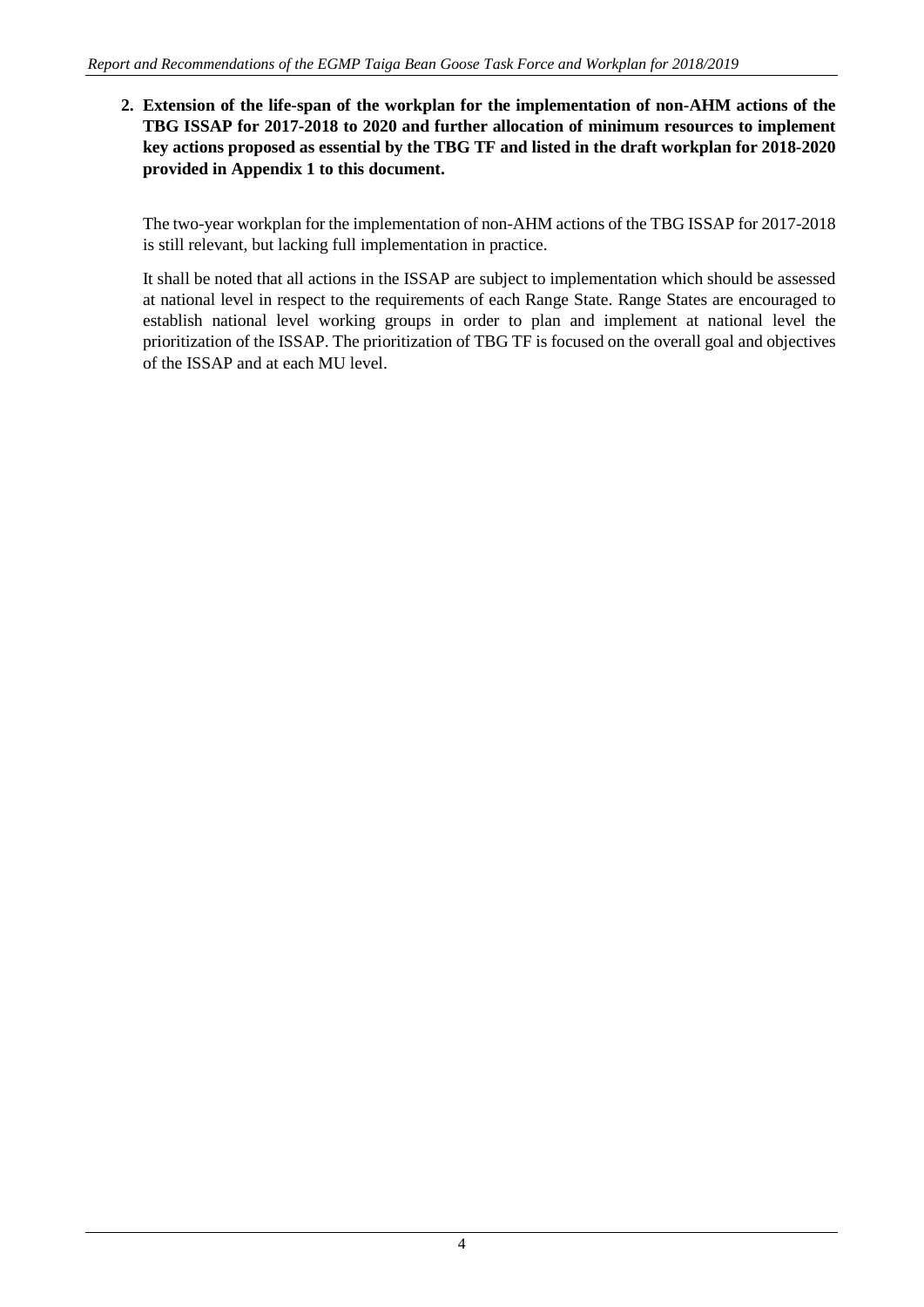# **Draft Workplan for the implementation of non-AHM related actions of the AEWA Taiga Bean Goose International Single Species Action Plan (2018-2020)**

The Taiga Bean Goose Task Force proposes that the workplan for the implementation of non-AHM actions of the TBG ISSAP for 2017-2018 is extended to 2018- 2020 with more prioritization on the implementation of certain actions (highlighted in **blue** colour for the Eastern 1&2 MUs and in **orange** for the Central and Western MUs). The importance and relevance of all identified actions is noted while taking into account the limited availability of resources.

It should be noted that the draft workplans will be revised and completed during the 1<sup>st</sup> face-to-face meeting of the EGMP Task Forces (18 June 2018, Leeuwarden, the Netherlands). Activities foreseen in the draft workplans will be revised against the information provided by Range States in the National Reports 2018. The revised draft workplans will be presented to the EGM IWG3 during the Taiga Bean Goose Session and are expected to be approved by the EGM IWG for implementation.

#### **Draft Workplan for the implementation of non-AHM related actions of the AEWA Taiga Bean Goose International Single Species Action Plan (2018-2020) – Eastern 1 & 2 Management Units (Range States: Belarus, Estonia, Germany, Latvia, Lithuania, Russia, Ukraine)**

|  | – eastern 1 & 2 Management Units (Kange States. Delarus, Estoma, Germany, Latvia, Lithuama, Kussia, UKrame) |  |
|--|-------------------------------------------------------------------------------------------------------------|--|
|  |                                                                                                             |  |
|  |                                                                                                             |  |

| <b>ISSAP</b> actions <sup>1</sup>                                                                                    | Detailed activities <sup>2</sup>                                                                                                                                                                                                                   | $\text{lead}^3$                          | Time-frame <sup>4</sup> | Budget <sup>5</sup> | Priority <sup>6</sup> |
|----------------------------------------------------------------------------------------------------------------------|----------------------------------------------------------------------------------------------------------------------------------------------------------------------------------------------------------------------------------------------------|------------------------------------------|-------------------------|---------------------|-----------------------|
|                                                                                                                      | Result 1.1. Legal harvest does not jeopardise an increase of adult survival rates                                                                                                                                                                  |                                          |                         |                     |                       |
| 1.1.1. Develop and<br>implement international<br>adaptive harvest<br>management framework.<br>Obey the principles of | 1.1.1.1 Prepare and adopt legislative proposals for the closure of<br>hunting of Taiga Bean Geese (including the use of flexible hunting<br>seasons in Belarus and Russia to allow for Taiga Bean Geese to pass<br>before goose hunting is opened) | Responsible<br>government<br>authorities | 2018-2020               |                     | Essential             |
| sustainable harvest<br>management and decision-                                                                      | <b>Range States: ALL</b>                                                                                                                                                                                                                           |                                          |                         |                     |                       |

 $\overline{a}$ 

<sup>&</sup>lt;sup>1</sup> Taken from the Workplan for the implementation of non-AHM actions of the TBG ISSAP for 2017-2018; Essential and High priority activities identified by the Task Force are highlighted in blue

<sup>&</sup>lt;sup>2</sup> Taken from the Workplan for the implementation of non-AHM actions of the TBG ISSAP for 2017-2018; Essential and High priority activities identified by the Task Force are highlighted in blue

<sup>&</sup>lt;sup>3</sup> Taken from the Workplan for the implementation of non-AHM actions of the TBG ISSAP for 2017-2018; The leads on the activities are still to be revised and defined

<sup>4</sup> To be defined

<sup>5</sup> To be defined

<sup>&</sup>lt;sup>6</sup> Essential and High priority activities identified by the Task Force are highlighted in blue; the priority of the remaining activities will be revised and defined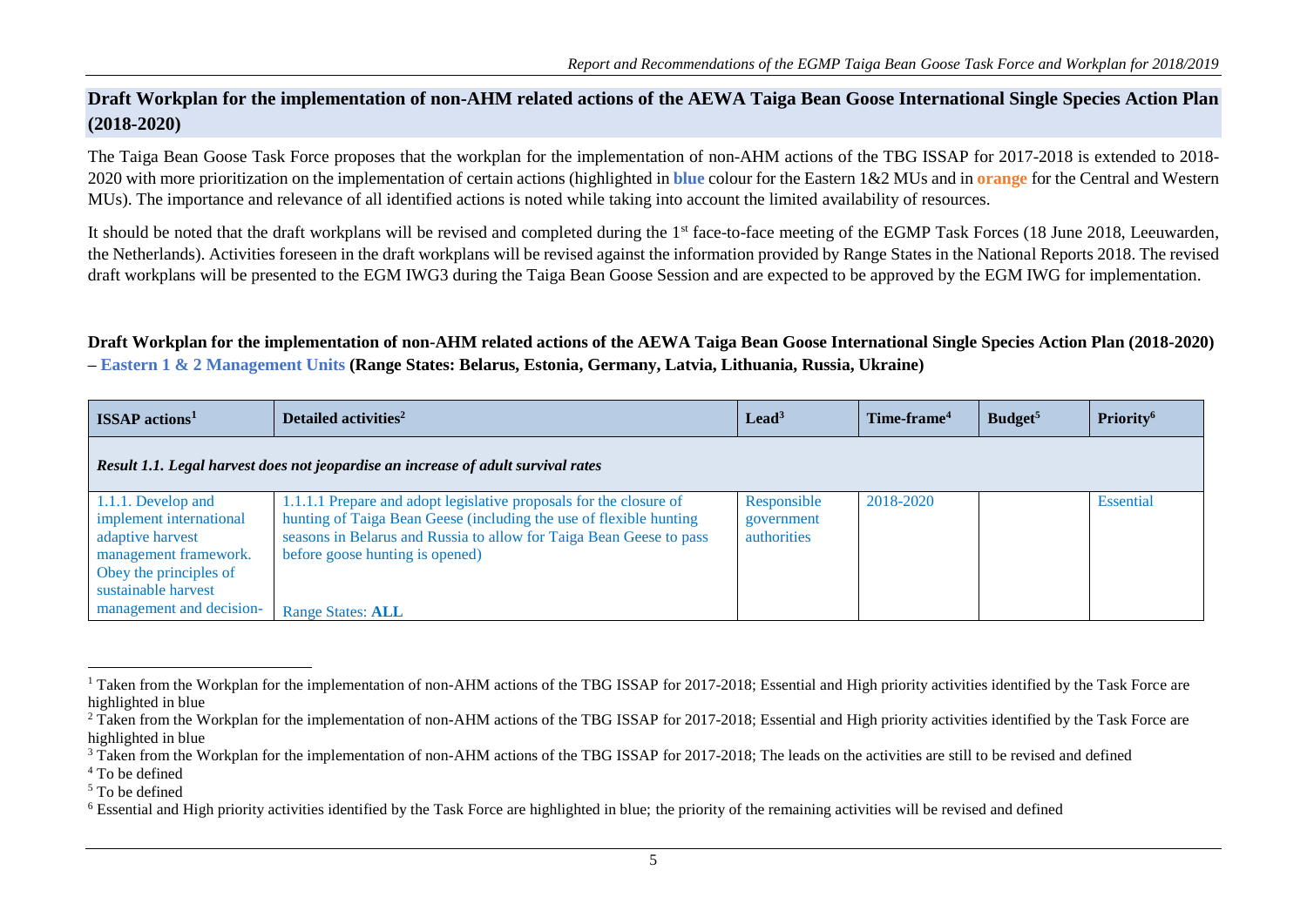| $ISSAP$ actions <sup>1</sup>                                                                                                                                                                                                                       | Detailed activities <sup>2</sup>                                                                                                                                                                                     |                                                                                                                                                                                                                                                                                                                                              | $\text{lead}^3$                                                                                    | Time-frame <sup>4</sup> | Budget <sup>5</sup> | Priority <sup>6</sup> |
|----------------------------------------------------------------------------------------------------------------------------------------------------------------------------------------------------------------------------------------------------|----------------------------------------------------------------------------------------------------------------------------------------------------------------------------------------------------------------------|----------------------------------------------------------------------------------------------------------------------------------------------------------------------------------------------------------------------------------------------------------------------------------------------------------------------------------------------|----------------------------------------------------------------------------------------------------|-------------------------|---------------------|-----------------------|
| making framework for<br>harvest management as<br>described in the revised<br><b>AEWA</b> Guidelines for<br>sustainable harvest of<br>migratory waterbirds<br>adopted by MOP6. Obtain<br>accurate estimates of (sub)<br>population size, and robust | 1.1.1.2 Improve knowledge<br>on the occurrence of Taiga<br><b>Bean Geese in all Eastern</b><br><b>Management Unit Range</b><br><b>States</b>                                                                         | a) Ensure national monitoring of<br>Taiga Bean Geese at all known key<br>sites (including providing<br>identification training $&$ equipment to<br>people carrying out the monitoring<br>where possible)<br><b>Range States: ALL</b>                                                                                                         | Responsible<br>government<br>authorities<br>(Ministries of<br>the Environment<br>etc.)             | 2018-2020               |                     | Essential             |
| demographic and harvest<br>data.                                                                                                                                                                                                                   |                                                                                                                                                                                                                      | b) Carry out satellite/GPS-tagging of<br>Taiga Bean Geese in the<br>wintering/staging areas to further<br>identify and map potential key sites as<br>well as migratory patterns (potentially<br>tag birds in Eastern Germany,<br>Lithuania, Belarus or in Ukraine)<br><b>Range States: best location for</b><br>implementation to be decided | <b>TBG Task</b><br>Force                                                                           | 2018-2020               |                     | High                  |
|                                                                                                                                                                                                                                                    |                                                                                                                                                                                                                      | c) Increase efforts to engage Poland<br>and Russia (especially Kaliningrad)                                                                                                                                                                                                                                                                  | Lithuania<br>Finland?<br>Norway?                                                                   | 2018-2020               |                     | High                  |
| Result 1.2. Illegal harvest is reduced to non-significant levels                                                                                                                                                                                   |                                                                                                                                                                                                                      |                                                                                                                                                                                                                                                                                                                                              |                                                                                                    |                         |                     |                       |
| 1.2.2. Raise identification<br>skills and awareness of the<br>status of different goose<br>species amongst hunters                                                                                                                                 | 1.2.2.1 Prepare and implement an awareness-raising campaign for<br>hunters to complement suggested legislation changes, including<br>guidance on the identification of grey geese.<br>Range States: Belarus, Ukraine |                                                                                                                                                                                                                                                                                                                                              | National NGOs<br>and research<br>institutes in<br>cooperation<br>with the TBG<br><b>Task Force</b> |                         |                     |                       |
|                                                                                                                                                                                                                                                    | 1.2.2.2 Produce and disseminate special publication on the occurrence<br>of Taiga Bean Geese<br>Range States: Ukraine                                                                                                |                                                                                                                                                                                                                                                                                                                                              | <b>National NGOs</b><br>and research<br>institutes                                                 |                         |                     |                       |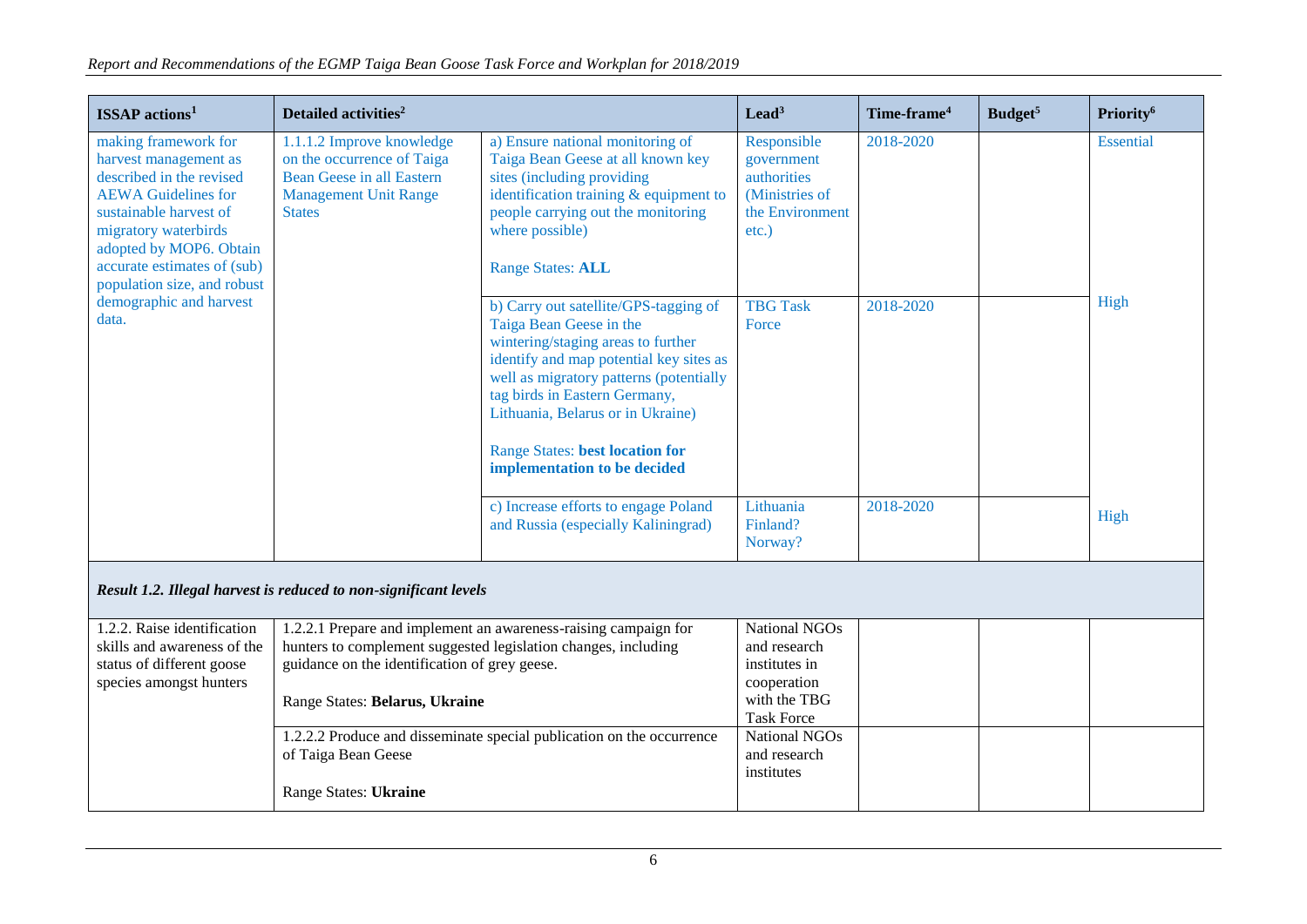**Draft Workplan for the implementation of non-AHM related actions of the AEWA Taiga Bean Goose International Single Species Action Plan (2018-2020) – Western and Central Management Units (Range States: Denmark, Finland, Norway, Russia, Sweden, UK)**

| <b>ISSAP</b> actions <sup>7</sup>                                                                                            | <b>Detailed activities<sup>8</sup></b>                                                                                                                                       | Lead <sup>9</sup>                                           | Time-frame <sup>10</sup> | Budget <sup>11</sup> | Priority <sup>12</sup> |
|------------------------------------------------------------------------------------------------------------------------------|------------------------------------------------------------------------------------------------------------------------------------------------------------------------------|-------------------------------------------------------------|--------------------------|----------------------|------------------------|
|                                                                                                                              | <b>Result 1.2. Illegal harvest is reduced to non-significant levels</b>                                                                                                      |                                                             |                          |                      |                        |
| Action 1.2.2. Raise<br>identification skills and<br>awareness of the status of<br>different goose species<br>amongst hunters | 1.2.2.1 Investigate TBG shooting NE Jutland & Zealand<br><b>Range States: Denmark</b>                                                                                        |                                                             | On-going since<br>2017   |                      | High                   |
|                                                                                                                              | Result 1.3. Impact of huntable native predators in breeding and moulting areas is reduced                                                                                    |                                                             |                          |                      |                        |
| Action 1.3.1. Maintain<br>and strengthen predator<br>control measures in<br>breeding and moulting<br>areas                   | 1.3.1.1 Undertake annual campaign amongst hunters in the breeding<br>areas to strengthen fox management<br><b>Range States: Finland</b>                                      | Finnish<br>Wildlife<br>$Agency +$<br>hunting<br>association |                          |                      |                        |
|                                                                                                                              | 1.3.1.2 Communicate to the Forestry & Parks Service the importance of<br>continuing and strengthening fox management in the northernmost<br>Finland<br>Range States: Finland | Finnish<br>Wildlife<br>Agency                               |                          |                      |                        |
| Result 1.4. Impact of alien predators in breeding and moulting areas is reduced                                              |                                                                                                                                                                              |                                                             |                          |                      |                        |

 $7$  Taken from the Workplan for the implementation of non-AHM actions of the TBG ISSAP for 2017-2018; Essential and High priority activities identified by the Task Force are highlighted in orange

 $\overline{a}$ 

<sup>&</sup>lt;sup>8</sup> Taken from the Workplan for the implementation of non-AHM actions of the TBG ISSAP for 2017-2018; Essential and High priority activities identified by the Task Force are highlighted in orange

<sup>&</sup>lt;sup>9</sup> Taken from the Workplan for the implementation of non-AHM actions of the TBG ISSAP for 2017-2018; The leads on the activities are still to be revised and defined

<sup>&</sup>lt;sup>10</sup> To be defined

 $11$  To be defned

 $12$  Essential and High priority activities identified by the Task Force are highlighted in blue; the priority of the remaining activities will be revised and defined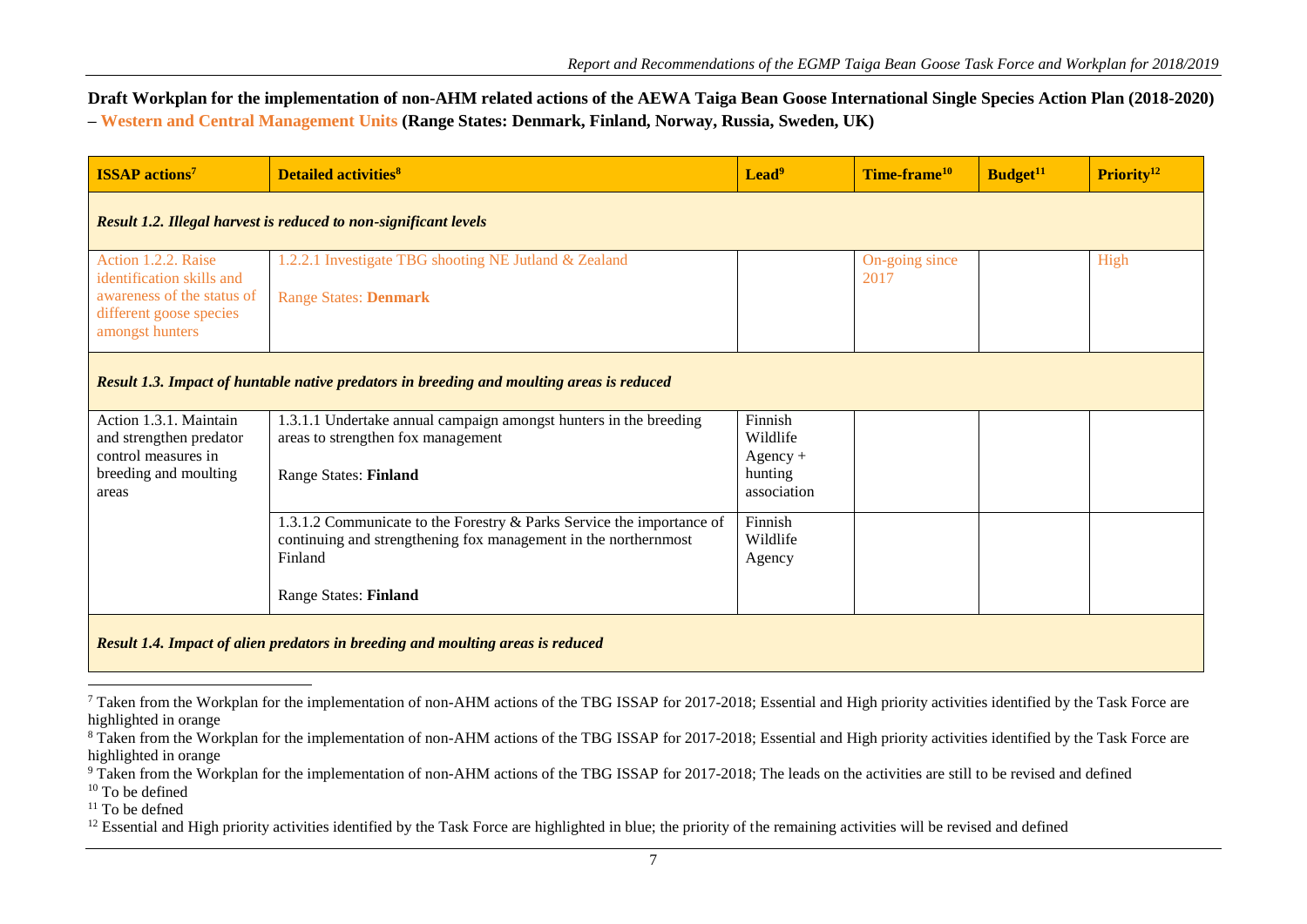## *Report and Recommendations of the EGMP Taiga Bean Goose Task Force and Workplan for 2018/2019*

| <b>ISSAP</b> actions <sup>7</sup>                | <b>Detailed activities<sup>8</sup></b>                              | Lead <sup>9</sup>   | Time-frame <sup>10</sup> | Budget <sup>11</sup>     | Priority <sup>12</sup> |
|--------------------------------------------------|---------------------------------------------------------------------|---------------------|--------------------------|--------------------------|------------------------|
| Action 1.4.1. Maintain<br>and strengthen alien   | 1.4.1.1 Carry on the eradication of raccoon dog in Lapland & Sweden | Finnish<br>Wildlife |                          | FI: Secured<br>(150,000) |                        |
| predator control and                             | <b>Range States: Finland, Sweden</b>                                | Agency/             |                          | EUR)                     |                        |
| eradication measures in<br>breeding and moulting |                                                                     | Swedish<br>Hunters' |                          | SE: secured<br>(800,000) |                        |
| areas                                            |                                                                     | Association         |                          | EUR)                     |                        |

## *Result 2.2. Interspecific competition in spring staging areas is reduced*

| Action 2.2.1. Maintain the                             | 2.2.1.1 Continue implementing the fields for geese programme             | County         | secured |  |
|--------------------------------------------------------|--------------------------------------------------------------------------|----------------|---------|--|
| unharvested-fields-for-                                |                                                                          | Administrative |         |  |
| birds programme (within                                | Range States: Sweden                                                     | <b>Boards</b>  |         |  |
| the Common Agricultural                                |                                                                          |                |         |  |
| Policy (CAP) of the                                    | 2.2.1.2 Ministry of Agriculture to maintain this programme in the        | Ministry of    |         |  |
| European Union, if                                     | national CAP starting form 2020                                          | Agriculture    |         |  |
| applicable)                                            |                                                                          |                |         |  |
|                                                        | <b>Range States: Finland</b>                                             |                |         |  |
|                                                        |                                                                          |                |         |  |
|                                                        | 2.2.1.3 Demonstrate the benefits of the programme to the Agriculture     | Finnish        |         |  |
|                                                        | Department of the Ministry of Agriculture                                | Wildlife       |         |  |
|                                                        |                                                                          | Agency         |         |  |
|                                                        | <b>Range States: Finland</b>                                             |                |         |  |
|                                                        |                                                                          |                |         |  |
|                                                        |                                                                          |                |         |  |
| <b>Result 3.1. Impact of forestry works is reduced</b> |                                                                          |                |         |  |
|                                                        |                                                                          |                |         |  |
| Action 3.1.1. Continue                                 | 3.1.1.1 Working models for Wildlife Friendly Forests management and      | Finnish        |         |  |
| the adaptation of forestry                             | forestry related habitat restorations are developed in co-operation with | Wildlife       |         |  |
| operations to take into                                | forestry sector and promoted at large to forest owners and corporations  | Agency         |         |  |
| account wildlife, in                                   | to reach implementation in practice. Actions implement the national      |                |         |  |

| operations to take into | Torestry sector and promoted at large to forest owners and corporations | Agency |  |  |
|-------------------------|-------------------------------------------------------------------------|--------|--|--|
| account wildlife, in    | to reach implementation in practice. Actions implement the national     |        |  |  |
| particular Taiga Bean   | management plans for the grouse species and the Bean Goose.             |        |  |  |
| Goose                   |                                                                         |        |  |  |
|                         | <b>Range States: Finland</b>                                            |        |  |  |
|                         |                                                                         |        |  |  |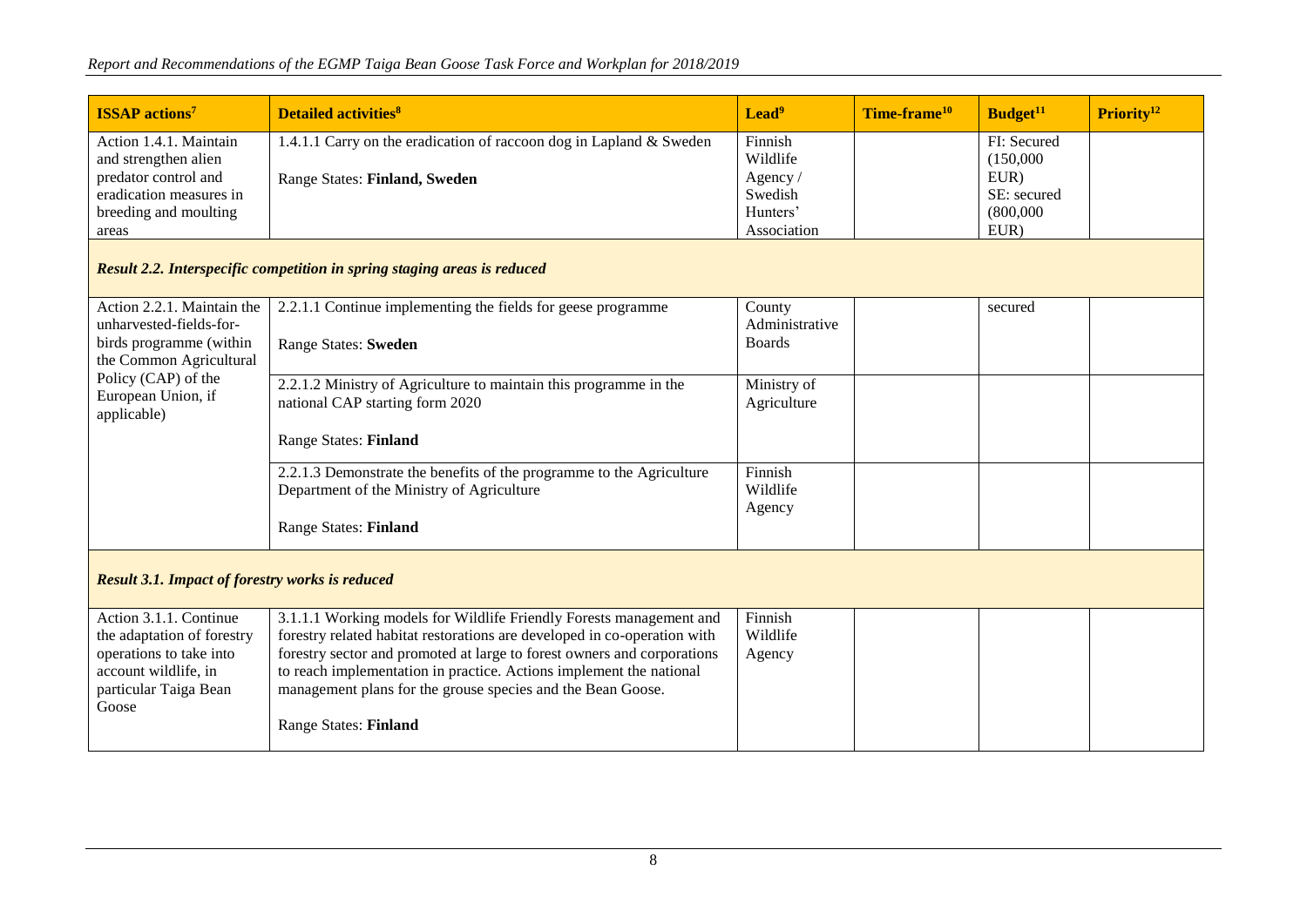| <b>ISSAP</b> actions <sup>7</sup>                 | <b>Detailed activities<sup>8</sup></b>                                                                                                    | Lead <sup>9</sup>        | Time-frame <sup>10</sup> | Budget <sup>11</sup> | Priority <sup>12</sup> |
|---------------------------------------------------|-------------------------------------------------------------------------------------------------------------------------------------------|--------------------------|--------------------------|----------------------|------------------------|
| Action 3.1.2. Continue<br>restoring mires used by | 3.1.2.1 Implement annual goals for mire restoration by Parks & Wildlife<br>Finland set by the Ministry of Environment                     |                          |                          |                      |                        |
| Taiga Bean Geese that                             |                                                                                                                                           | Finland                  |                          |                      |                        |
| have been affected by<br>past drainage            | <b>Range States: Finland</b>                                                                                                              |                          |                          |                      |                        |
|                                                   | 3.1.2.2 Develop and submit LIFE application to the EC                                                                                     | Parks &<br>Wildlife      |                          |                      |                        |
|                                                   | <b>Range States: Finland</b>                                                                                                              | Finland                  |                          |                      |                        |
|                                                   |                                                                                                                                           |                          |                          |                      |                        |
|                                                   | Result 3.3. Breeding, staging and wintering habitats are not further lost due to oil and gas or renewable energy developments             |                          |                          |                      |                        |
| Action 3.3.1. Take<br>account of Taiga Bean       | 3.3.1.1 Continued monitoring of collision risk posed to Taiga Bean<br>close to the Special Protection Areas identified as their important | SVANA /<br>Aarhus        | Ongoing                  | Secured              | High                   |
| Goose breeding, staging                           | wintering sites                                                                                                                           | University/              |                          |                      |                        |
| and wintering habitats in                         |                                                                                                                                           | Windfarming              |                          |                      |                        |
| the planning of new oil<br>and gas and renewable  | <b>Range States: Denmark</b>                                                                                                              | company                  |                          |                      |                        |
| energy developments                               |                                                                                                                                           |                          |                          |                      |                        |
|                                                   | Result 3.4. Impact of agriculture on natural Taiga Bean Goose habitats is minimised                                                       |                          |                          |                      |                        |
| Action 3.4.1. Restore wet                         | 3.4.1.1 Increase the area of managed coastal grassland under CAP                                                                          | Centre for               |                          | secured              |                        |
| grassland habitats in<br>staging and wintering    |                                                                                                                                           | Economic<br>Development, |                          |                      |                        |
| areas                                             | <b>Range States: Finland</b>                                                                                                              | Transport and            |                          |                      |                        |
|                                                   |                                                                                                                                           | the                      |                          |                      |                        |
|                                                   |                                                                                                                                           | Environment              |                          |                      |                        |